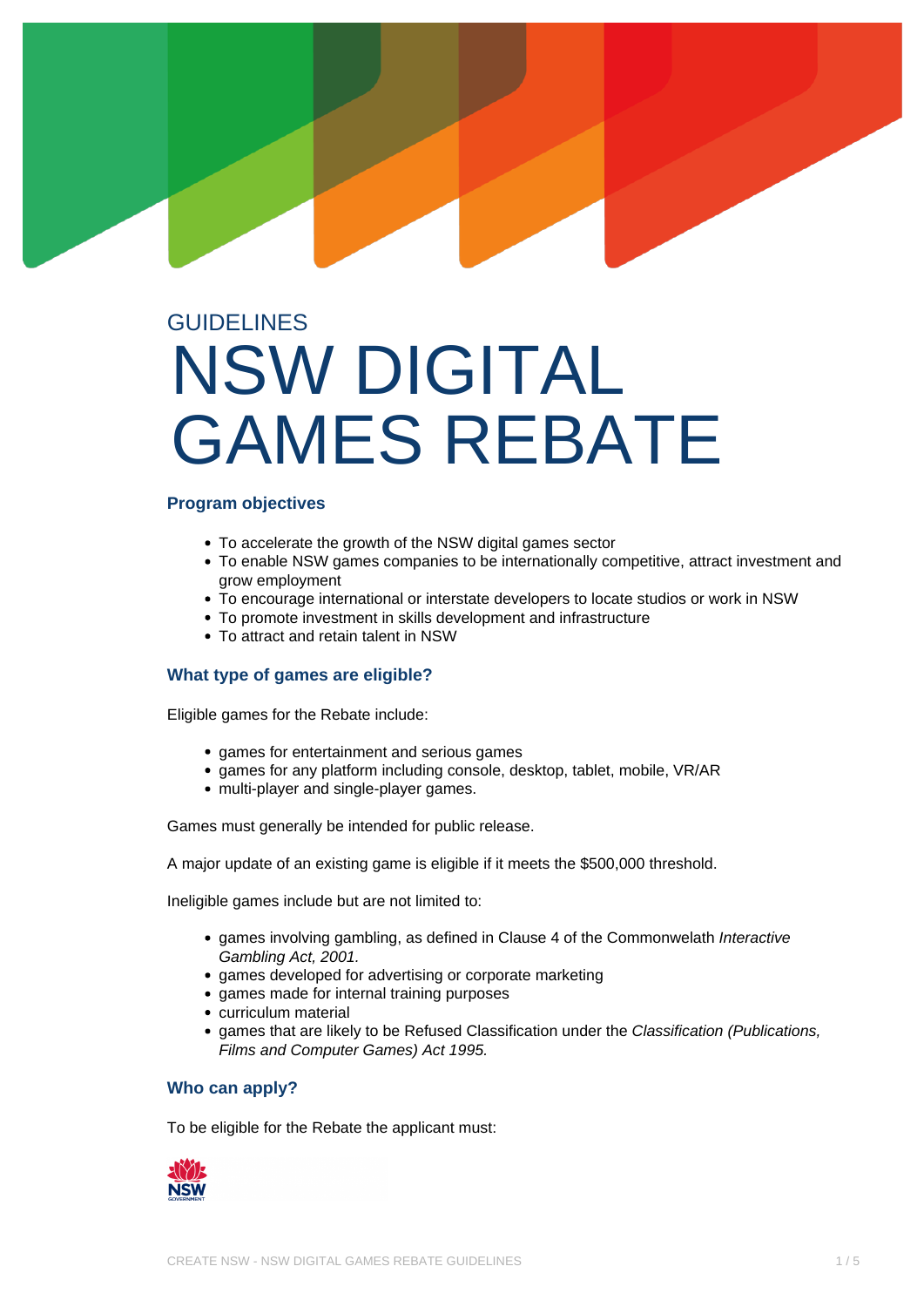- have an Australian Business Number (ABN), and
- be the company that is either carrying out or is responsible for making the arrangements for the carrying out all the activities in NSW that are related to the production of the game.

The applicant may be:

- a fully or partly NSW based digital game development company, or
- an international or interstate developer engaging a fully or partly NSW based game developer

Only one company can apply for the Rebate for a particular game. If more than one NSW developer is working on the project then the company commissioning the work will generally make the application.

Other government departments and agencies are not eligible to apply.

The applicant must not be in breach of any obligation under any funding agreement it has with the NSW Government including under this Rebate program.

## **What is the minimum NSW spend per project?**

An eligible project must commit at the time of application to qualifying expenditure of at least AU\$500,000 on the project in NSW. The spend may occur over several years. Multiple projects cannot be bundled to achieve the AU\$500,000 threshold.

A project that does not meet the minimum qualifying NSW expenditure threshold of AU\$500,000 at the time of acquittal will not qualify for any of the Rebate.

(If contracts are issued in foreign currencies the applicable exchange rate for determining whether the threshold has been met will be the exchange rate for the day on which PDV activity commenced on the project in NSW)

## **What counts as qualifying NSW digital games expenditure?**

Qualifying NSW games expenditure must be on activities carried out in NSW related to production of the launch version of the game. The pre-development stage, being activities that are usually undertaken with the aim of determining whether a digital game is commercially feasible, is excluded.

The following expenditures qualify for the Rebate:

- salaries and associated payments employees and independent contractors including developers, designers, artists, animators, writers, performers, music, sound design. (Interstate or overseas personnel must remain in NSW and work on the project in NSW for at least two consecutive calendar weeks for expenditure attributable to their stay to qualify for the rebate. Each visit is considered separately).
- NSW workers compensation payments and payroll tax
- payments to suppliers whose principal place of business is in NSW or that have an office or branch in NSW that is supplying the goods or services
- acquisition/licensing of additional material, such as music, used in the game where the material is NSW?held copyright or created by a NSW supplier. (These fees will generally be limited to 20% of qualifying NSW expenditure).
- testing and marketing costs up to the public launch (including in house marketer salaries, trailer, convention registration). A limited amount of post-launch development and live

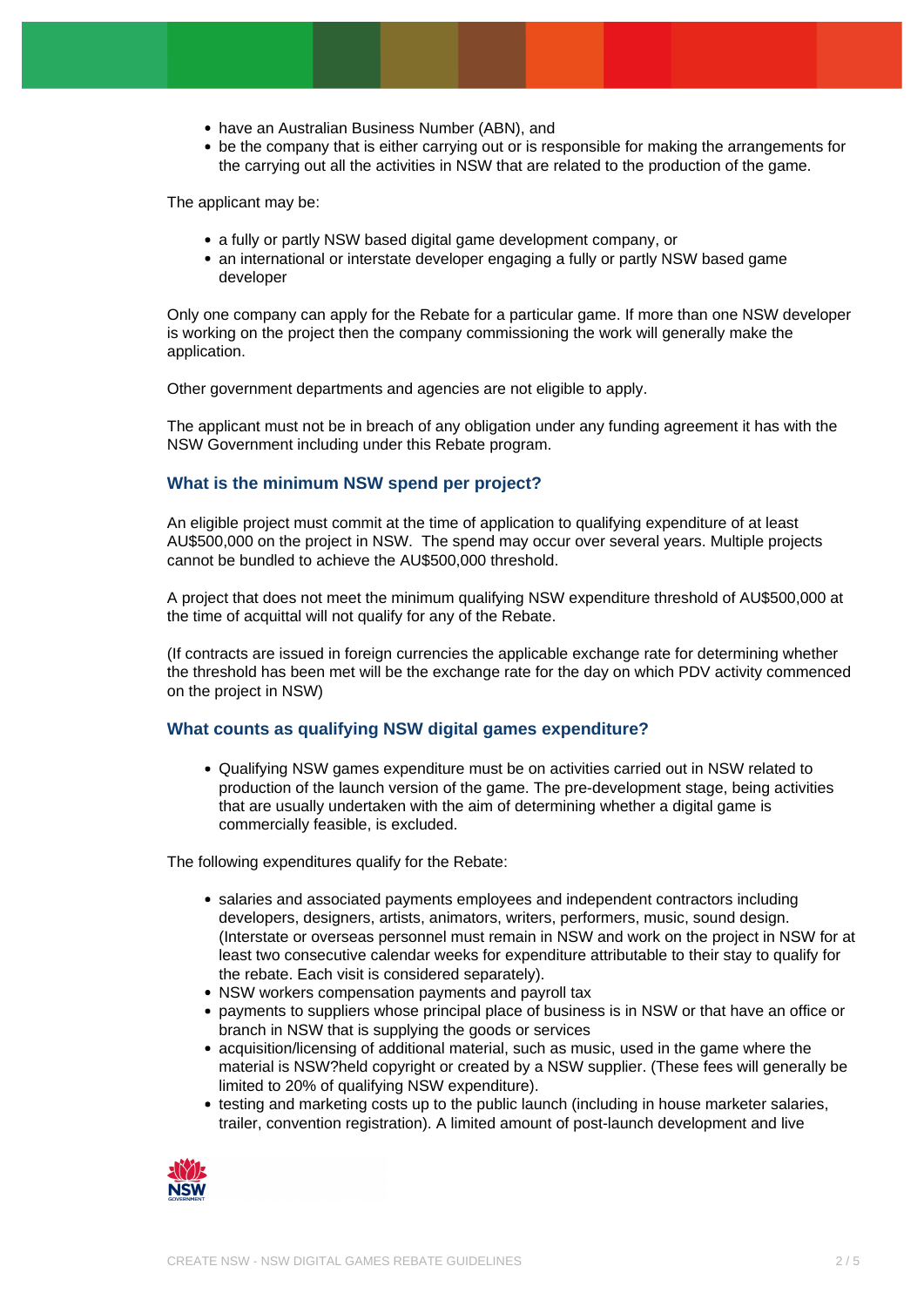services, including patches and updates, may be claimed in the year following the launch.

- depreciation of assets, to the extent the assets are used in the production of the game
- attributable rent, rates and utilities
- business expenses that relate to the production of the game such as some insurances, legal, accounting and auditing expenses.

The following expenditure is specifically excluded:

- capital expenditure
- hosting and distribution costs
- payments for activities or services undertaken outside NSW
- expenditure on international or interstate travel or freight
- deferred fees which are payable out of future revenue or profits
- payments to service providers which are offset by a reinvestment or any other financial contribution to the project
- any expenditure that precedes the date of application for registration
- expenditure prior to 1 October 2021

Where production of the game commenced prior to 1 October 2021, eligible expenditure that occurs after 1 October 2021 is eligible provided that it meets the minimum threshold of \$500,000.

The expenditure must be incurred by the applicant. Transactions with interested or related parties must be on an arms?length basis.

## **When should I apply?**

When the game is production-ready, with confirmed budget, schedule and funding arrangement (e.g. agreement with publisher) or realistic projections of future revenue that ensure the game can be developed to completion.

#### **What is the application process?**

An applicant must submit an application with Screen NSW prior to the commencement of any eligible work for which the Rebate is sought. If production has already commenced on the project, only work carried out on or after the date of application will be eligible for the Rebate. **[Applications](https://screennsw.smartygrants.com.au/nswdigitalgames2022) [must be made online here.](https://screennsw.smartygrants.com.au/nswdigitalgames2022)**

#### **What material do I need to include with my application?**

Applicants are required to complete an application form and submit requested information, which will include the games development budget for NSW, quotes from NSW suppliers and evidence the project is fully financed or can be financed using projected future revenue streams.

#### **What is the assessment process?**

The Rebate is discretionary, subject to availability of Rebate funds, the track record of the applicant and team and the extent to which the project furthers the objectives of the fund (as set out in Clause 1).

## **Letter of Offer**

After an assessment of eligibility, Screen NSW will provide a Letter of Offer based on the information and projected expenditure presented in the application.

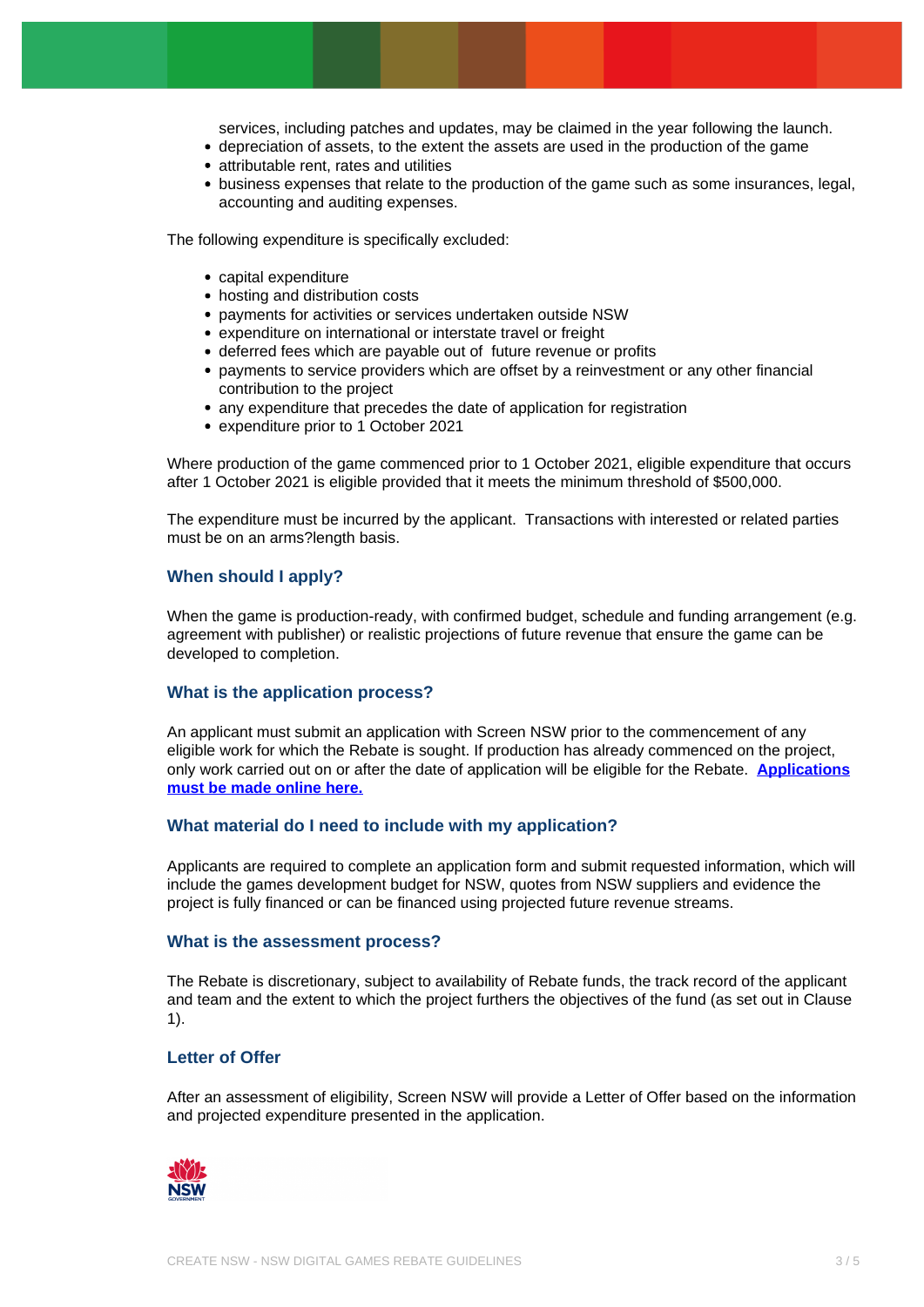The Letter of Offer will set out the qualifying NSW expenditure amount that the applicant will be required to substantiate at acquittal, subject to the permitted variation set out in Clause 8.

# **What if my anticipated NSW spend varies after the time of application?**

If the qualifying NSW expenditure advised at the time of application varies by more than 10% or \$5 million, the applicant must request a variation to the Letter of Offer. Requests should be made in writing to Screen NSW within 15 business days of the change. Variation requests will be subject to availability of Rebate funds.

Where the final qualifying NSW expenditure is less than the amount advised at application, pro?rata payments will only be processed if the minimum NSW spend threshold of AU\$500,000 has been achieved.

## **What are the reporting and acquittal requirements?**

Reporting requirements will be set out in full in the Letter of Offer and will include:

- an audited ledger/expenditure statement of qualifying NSW development expenditure with contracts, invoices, purchase orders and change orders. Where personnel are engaged across more than one project, applicants will need to keep records of attributable person days for the project.
- number and category of local jobs generated by the project and attributable person days
- full credit list of eligible personnel
- a statutory declaration supporting the data provided
- a statement confirming that all services were provided in NSW or, if not, the amount attributed to non?NSW services.

Each applicant must participate in any reasonable survey or feedback requests made by Screen NSW, both during the application phase and up to two years following acquittal.

When the applicant is not the games company the applicant must include the reporting obligations contained in this clause in its contract with each NSW games supplier it engages for the project.

## **Is there a time limit for making a claim?**

Applicants must specify anticipated dates for commencement and completion of qualifying games development work and final claim in their application. The qualifying game development related activities need to commence within three months of the nominated start date unless otherwise agreed in writing with Screen NSW. Claims should be made within six months of project completion, unless otherwise agreed.

All claims must be made within three years of a Letter of Offer. For projects with a production duration of more than three years, applicants must contact Screen NSW at least six months before the three?year deadline to discuss.

# **What are the required delivery items?**

Applicants must provide a copy of or access to the completed project and all delivery items specified in the Letter of Offer. Delivery items will include a link to the launch version of the game and agreed marketing material. Delivery items will be used by the NSW Government to promote the State's digital games industry. The NSW Government may publish the title and brief description of the project.